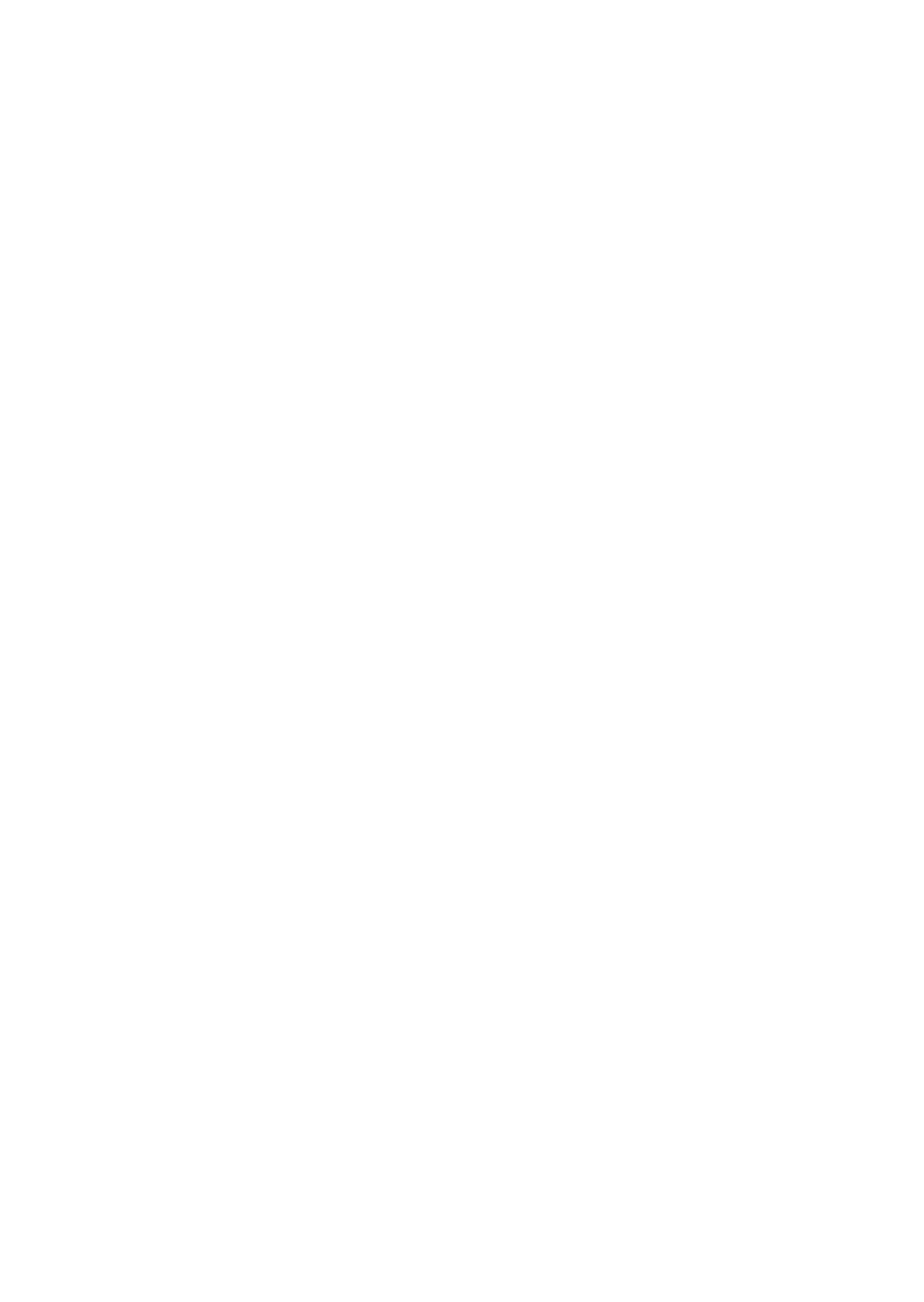

# **ΙΙ. PART TWO – The Implementation of the Corporate Governance Code**

## *Α. DIRECTORS*

### **Α.1. Board of Directors**

During 2021 the Board of Directors held 14 meetings. It has also taken 23 Written Decisions according to the article 112 of the Company's Article of Association. The Board's regular meetings were scheduled for the last Thursday of each month. The Management of the Company is informed of the meetings schedule of the Board of Directors, as well as, the agenda if this is deemed advisable. The Group Planning and Development Manager, the Director of Distribution, the Group Director of Sales Marketing and Services and the Director of Group Operations are usually present or advisable at the meetings of the Board of Directors.

The Directors hold offices on other boards of directors as well. Unless otherwise expressly stated, holding such offices on other boards of directors does not affect the Board of Directors' independence.

The exclusive responsibility of the Board of Directors covers all the matters set out in provision A.1.2. of the Code.

In view of the better exercise of their duties, Directors may obtain independent, professional advice at the Company's expense, provided they notify the Board of Directors or, in exceptional cases, the Chairman or another member of the Board of Directors. The Directors have access to the advice and services of the Company's Secretary.

It is deemed that the judgment of the Directors is impartial and independent and is taken in the interests of the Company and, by extension, of its shareholders.

There is no specific training programme for the Directors in relation to the legislation on the Stock Exchange and the companies. They are, however, informed about the basic provisions that regulate the status and function of directors of public companies and the relevant amendments made from time to time.

The responsibilities of the Board of Directors are exercised collectively and performed with the authorization granted by the Managing Director.

The managerial staff is considered to be the backbone of the Company's business and the employment procedure follows rational criteria aimed at recruiting the best available candidates under the circumstances.

For management purposes, the Board of Directors shall implement through the Nomination Committee of the Corporate Governance Code, a diversity policy that recognises the benefits of diversity in the composition of the Board of Directors and in particular in the diversity, training and specialisation of the directors to better meet the requirements of the Company's operating sectors. The final selection decision is made on the basis of objective criteria aimed at the composition of the Board of Directors by members with high academic training, successful professional background and a wide range of experiences while taking into consideration that experience is an important element of perception and fair judgement. The extend and importance of these parameters, however, is assessed with the need for age renewal. There is no gender discrimination in measuring these criteria.

The composition of the Board of Directors during the period under review allows the effective exercise of its responsibilities, reasonably reflects the activity and shareholding structure of the Company and allows fair and equal treatment of all its shareholders, while it is considered compatible with the provision A.1.12. of the Code as well as the mentioned diversity policy and are as follows:

Takis Klerides, 70 years old. He holds a business Studies Diploma of the United Kingdom and he is a member of the Association of Chartered Certified Accountants UK and member of The Institute of Certified Public Accountants of Cyprus. He exercised the profession of Certified Accountant up to 1999. From 2003 onwards, he exercises the profession of Business Consultant specialised in the field of banking, financing and insurance activities. He served as a Minister of Finance and he was a member of The Institute of Certified Public Accountants of Cyprus Board. He serves on the Board of Directors of the Company since 15 September 2003.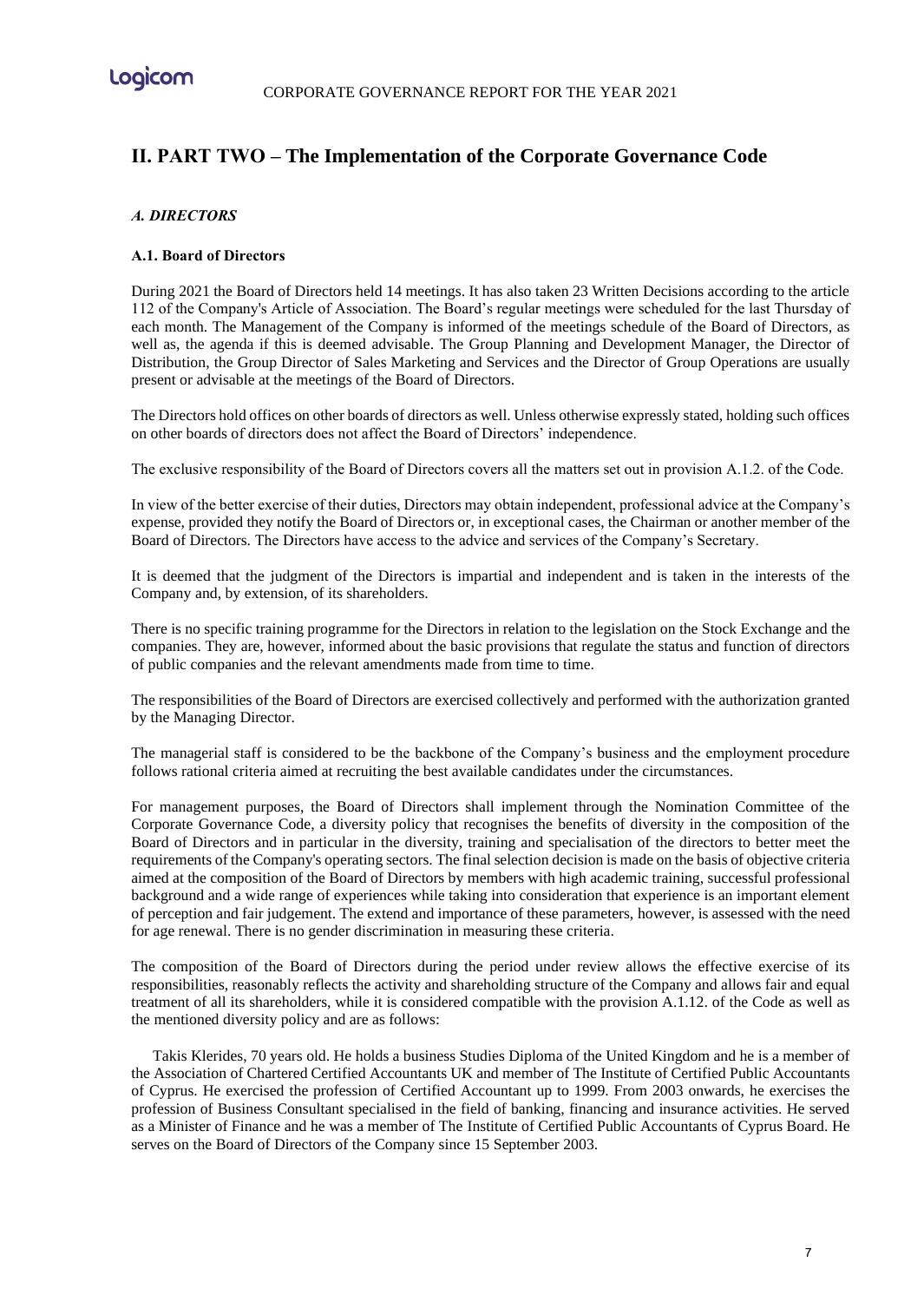

Varnavas Irinarchos, 63 years old. Graduate of Stockholm University Business Administration school and post graduate of the same University in Computers Science. He is an entrepreneur in the sector of information technology. He serves on the Board of Directors of the Company, of which he is the founder, since 9 December 1986.

George Papaioannou, 59 years old. Graduate of Ehtniko Kapodistriako University Law School of Athens. From 1990 up to 2002 he served at the Law Office of the Republic of Cyprus, as an Attorney of the Republic with a specific interest in issues of administrative and criminal law. He took part in legal congresses and was a member of the anti-corruption committee in the Council of Europe. In 2002 he resigned from his position in the Republic's Law Office and he runs his own law firm in Nicosia, with specific interest in issues of criminal nature. He serves on the Board of Directors of the Company since 21 August 2008.

Anthoulis Papachristoforou, 53 years old. He holds a Bachelor's degree in Accounting and Finance from the London South Bank University, and a degree in Business Studies from the Institute of Commercial Management in Bournemouth, UK, and professionally specialised in the field of finance. He is a member of the Association of Chartered Certified Accountants (ACCA) and the Institute of Certified Public Accountants of Cyprus (ICPAC). He serves on the Board of Directors since 17 November 2013.

Anastasios Athanasiades, 53 years old. He holds a Bachelor of Arts Honors Degree in Economics, Accounting, and Finance from the University of Manchester. He is a Fellow Member of the Institute of Chartered Accountants in England and Wales (FCA) and a member of the Institute of Certified Public Accountants of Cyprus. He exercises the profession of Certified Accountant and Tax Consultant, specializing on the issues of international tax and audit of Financial Statements. He served as Deputy Chairman and Deputy Government Commissioner of the Cyprus Securities and Exchange Commission. He serves on the Board of Directors of the Company since 7 December 2015.

Andreas Constantinides, 62 years old. He holds a Bachelor Degree in Economics Sciences from the University of Warwick. He is a member of the Institute of Chartered Accountants in England and Wales (ICAEW). He was a partner at PriceWaterhouseCoopers Limited in Cyprus, specialised in the fields of Consumer Markets, Information Technology and Agricultural Industry. He also served as member of the Board of Directors of the Cyprus Broadcasting Corporation (CyBC). He is a member in various Committee Councils, such as, inter alis, that of the Pancyprian Gymnasium Association (GSP), Junior and Senior School of Nicosia and the Cyprus-Austria Association. He serves on the Board of Directors of the Company since 24 February 2020.

Christoforos Hadjikyprianou, 61 years old. He holds a BSc in industrial technology and an MBA in Business Administration from the Southern Illinois University, U.S.A. He also holds a Doctorate degree (PhD) in Enrolment Management and Consumer Behaviour from Middlesex University, UK. He is the CEO and President of the Council of the European University Cyprus and he is also a member of the executive committee Galileo Global Education. He also serves in various social and athletic committees and he is currently Secretary General of the Cyprus University Sports Federation. He serves on the Board of Directors of the Company since 24 February 2020.

#### **Α.2. Balance in the Board of Directors**

The Board of Directors comprises of seven members, Takis Klerides (Chairman of the Board of Directors), Varnavas Irinarchos, George Papaioannou, Anthoulis Papachristoforou, Anastasios Athanasiades, Andreas Constantinides and Christoforos Hadjikyprianou.

Takis Klerides, George Papaioannou, Anastasios Athanasiades, Andreas Constantinides and Christoforos Hadjikyprianou are Non-Executive Directors.

Based on the criteria of the Code, amongst the Non-Executive Directors, Anastasios Athanasiades, Andreas Constantinides and Christofors Hadjikyprianou are Independent Directors. On 15/09/2012 Takis Klerides and on 24/08/2017 George Papaioannou completed nine years of service on the Board of Directors and according to provision A.2.3.(h) of the Code, following that date they ought to have been considered as Non-Independent. However, the Board of Directors is of the opinion that their personality, scientific knowledge, professional experience and background, on the one hand, and proven objectivity and impartiality in the exercise of their duties as Directors of the Company on the other, as well as the absence of any interconnection with the Management or the Main Shareholders and of any direct or indirect conflict of interest with the interests of the Company and its shareholders, confirm and guarantee that their independence is not affected. For the reasons stated above, the Board of Directors considered them to be Independent Directors.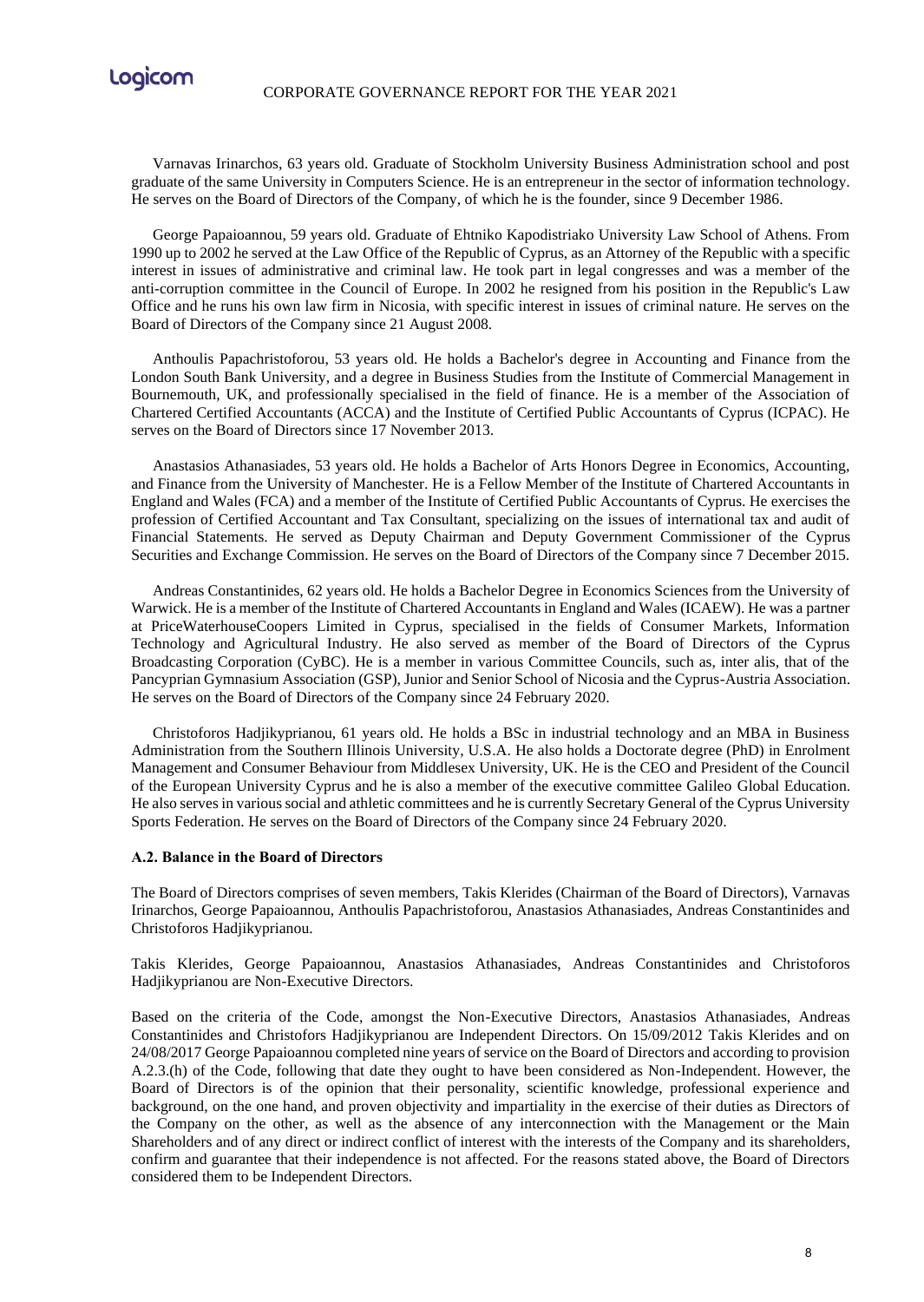

Chief Executive Officer is the Vice-Chairman and Managing Director Varnavas Irinarchos and Deputy Chief Executive and Managing Director Anthoulis Papachristoforou. Anthoulis Papachristoforou is also the Group's Chief Financial Officer.

Based on the above, during the period under review, out of the six members of the Board of Directors, excluding the Chairman, four are Independent Directors and two are Executive Directors.

Independent Directors have confirmed their independence in accordance with the criteria laid down in provision Α.2.3. of the Code.

There have been no issues between the Shareholders and the Company and no reports have been made to the Compliance Officer to resolve any such issues.

### **Α.3. Provision of Information**

The Board of Directors has been regularly informed about the Company's financial situation and prospects. Directors are notified of the items to be discussed prior to the meetings.

The businesses of the Board of Directors are held on the basis of the agenda which is drafted following liaison between the Chairman, the Vice-President and Managing Director and the other members of the Board and forwarded to the Secretary at least three days prior to the date set for the meeting, except in urgent cases. In addition to the issues on the agenda, at its meetings the Board of Directors also addresses issues raised by the Directors after the drafting of the agenda.

The minutes of each meeting are prepared and forwarded to the members of the Board of Directors prior to the date of the next meeting and, upon approval, are signed by all Directors present at the meeting in question.

#### **A.4. Appointments to the Board of Directors**

The composition of the Nomination Committee is set out in Part Ι.Α.2. of this Report. The majority of the Members of the Nomination Committee are Non-Executive Directors (including the Chairman). The Terms of Reference of the Nomination Committee are set out in Part I under B.2., with reference also to paragraph 1.B.8..

### **Α.5. Re-election**

According to article 94 of the Company's Articles of Association, at every Annual General Meeting 1/3 of the members of the Board of Directors (or the nearest percentage thereof) retires by rotation. Moreover, according to Provision A.5 of the Code, Directors are required to resign […] at least every three years […] but may offer themselves for re-election. According to Order A.5.2. of the Code all Directors must be subject to re-election by shareholders at the earliest opportunity after their appointment and subsequently to re-election, at intervals not exceeding three years.

According to the provision mentioned above, the members of the Board of Directors retiring by rotation at the Annual General Meeting of 2022 are Anthoulis Papachristoforou, Christoforos Hadjikyprianou and Andreas Constantinides who offer themselves for re election.

Anthoulis Papachristoforou was born in Limassol in 1969, with origin from Agros. He studied Accounting and Finance (BA Hons) at London South Bank University and he holds a degree in Commercial Management from the Institute of Commercial Management in Bournemouth, England. He is a member of the Association of Chartered Certified Accountants and The Institute of Certified Public Accountants of Cyprus. He worked as an auditor in the audit firm Grant Thornton (Cyprus) (1992-1994) and as a corporate planning and control coordinator at Esso Cyprus Inc in Nicosia (1994-2001). Since May 2001 he has been the Group Chief Financial Officer of Logicom Public Limited, in November 2013 he was appointed as a member of the Board of Directors of the Company and from August 2017 he was assigned additional duties as Deputy CEO.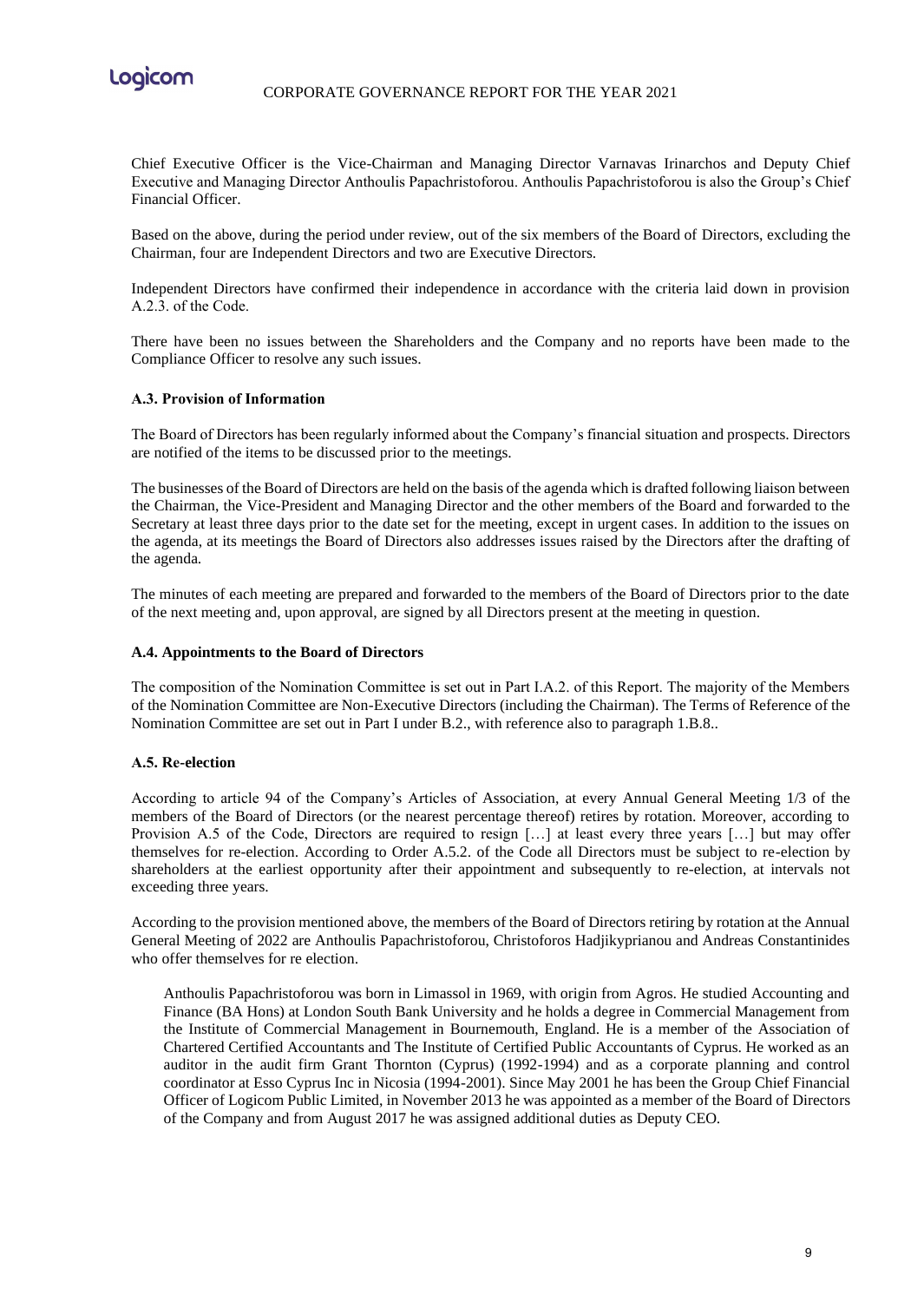

Christoforos Hadjikyprianou is a graduate of Southern Illinois University in the United States of America, from which he received a BSc in Industrial Technology and a Master's degree in Business Administration (MBA). He holds a PhD, from Middlesex University in the United Kingdom, in Enrolment Management and Consumer Behaviour. Dr. Christoforos Hadjikyprianou is the CEO and President of the Council of the European University Cyprus. He is also a member of the Galileo Global Education Executive Committee. He is a judge at the European Business Awards and a member of the Board of Directors of the Cyprus Jordan Union and the Cyprus East and Southern Asia Association. He also serves in various social and athletic committees and he is currently Secretary General of the Cyprus University Sports Federation. He is also a member of the European Executive Committee of Laureate International Universities.

Andreas Constantinides holds a Bachelor Degree in Economics Sciences from the University of Warwick. He is a member of the Institute of Chartered Accountants in England and Wales (ICAEW). He was a partner at PriceWaterhouseCoopers Limited in Cyprus, specialised in the fields of Consumer Markets, Information Technology and Agricultural Industry. He also served as member of the Board of Directors of the Cyprus Broadcasting Corporation (CyBC). He is a member in various Committee Councils, such as, inter alis, that of the Pancyprian Gymnasium Association (GSP), Junior and Senior School of Nicosia and the Cyprus Austria Association. He serves on the Board of Directors of the Company since 24 February 2020.

Except as stated above, no member of the Board has been elected or re-elected for a period exceeding three years.

# *Β. REMUNERATION OF DIRECTORS*

#### **Β.1. Procedure**

The composition of the Remuneration Committee is set out in Part I.A.3 of this Report. The Members of the Committee are Non-Executive Directors and have no business or other relationship that could materially affect the performance of their duties. All the members of the Remuneration Committee are Independent Directors. Due to his long-standing experience with a business consulting firm, the Chairman of the Remuneration Committee has knowledge and experience in remuneration policy issues. The Terms of Reference of the Remuneration Committee are set out in Part I.B.3 with reference also to paragraph I.B.8.

#### **Β.2. The level and composition of the remuneration – Remuneration Policy - Remuneration Report**

During the year under review, it was not deemed necessary to use the services of a consultant on market standards for remuneration systems.

The Company's policy on the remuneration of its Executive directors recognises the necessity of the determination of remuneration of which the level and composition will be able to allow the attraction, retention and motivation of Executive directors which fulfil the required criteria, academic qualifications, knowledge and experience. Consists in correlating remuneration to individual performance and the Company's overall progress and the competitive comparison against other businesses of similar operations and comparable size.

Not any factor exists in the composition of the Executive directors' remuneration which consists wholly of non-variable factors without any predetermined or quantifiable performance criteria.

There is no annual bonus scheme and other benefits to the Executive directors, except the bestowal of a car or the reimbursement of maintenance and running expenses of a private car and except as mentioned below in paragraph B.3..

There are no retirement or early retirement plans or option plans or share-option plans to the benefit of Executive directors.

The report of the Remuneration Committee has been approved by the Board of Directors and is submitted to the shareholders of the Company for approval as part of this Annual Report.

The amount and the composition of the remuneration of the Executive Board of Directors are listed in Part II.B.3.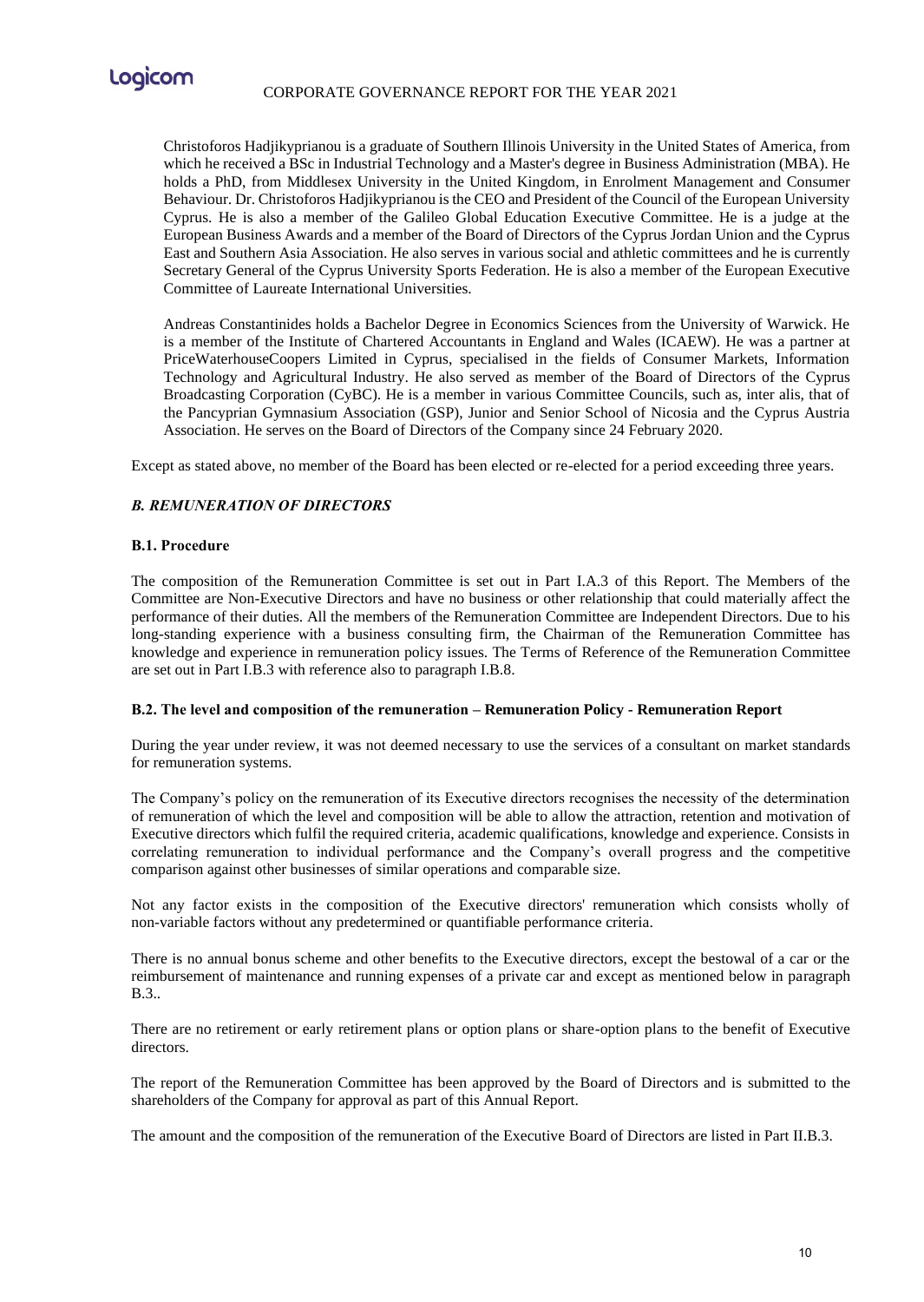Logicom

#### **Β.3. Notification**

The remuneration and other benefits of the Executive directors in 2021 were as follows:

Varnavas Irinarchos, Managing Director- €176.200 (Salary €151.200 plus Entertainment Expenses €25.000). He is provided with a car and the relevant running and maintenance costs are also covered, amounting to €19.502 including depreciation, in the period under review. His employment contract was renewed and is valid from 01/01/2022 until  $31/12/2022$  with a salary of €150.000 plus entertainment expenses of €25.000 plus running and maintenance costs of a car.

Anthoulis Papachristoforou, Deputy Managing Director- €271.000 (Salary €197.000 plus Entertainment Expenses  $€24.000$  plus Bonus  $€50.000$  - the bonus was granted based on the evaluation of the results of the Group for the year 2020). He is provided with a car and the relevant running and maintenance costs amounting to  $\epsilon$ 25.021, including the depreciation, in the period under review are covered.

The Executive directors have the right to participate in the Share Option or other Bonus Schemes, if and where applicable to the Company's regular personnel, but are not remunerated for their participation in the Board of Directors and in the committees of the Board of Directors. In 2021 there were no Share Option Schemes in force.

The amount and the composition of the remuneration of the Non-Executive Directors is determined in the General Meeting. It is recognised, in one hand, that the remuneration of Non-Executive Directors should not include rights to purchase share or other information related to the Company's performance and, on the other hand, that it should reasonably reflect the time commitment, requirements and responsibilities of their role, without however, its composition being able to influence the independence of the Non-Executive Independent Directors.

The remuneration of the Non-Executive Directors for their participation in the Board of Directors which were determined with the decision taken by the Annual General Meeting in 2020 are the following: Chairman annual lump sum amount of €25.000 plus €500 per participation at the meetings of the Board of Directors and Non-Executive Directors annual lump sum amount of  $\epsilon$ 7.000 plus  $\epsilon$ 400 per participation at the meetings of the Board of Directors. The chairman of the Audit Committee and the Risk Management Committee are remunerated with an additional annual lump sum amount of  $\epsilon$ 2.000. and  $\epsilon$ 1.000 respectively.

The remuneration of the Non-Executive Directors for their participation in the Committee of the Corporate Governance Code, unless otherwise decided by the Board of Directors, is equal to the remuneration for the participation in the meetings of the Board of Directors.

The total remuneration received by the Chairman and the Non-Executive Directors during 2021, referring to the period between the Annual General Meetings of 2020 (03/08/2020) until 31/12/2021, are as follows: Takis Klerides (Chairman) €51.705, George Papaioannou €26.658, Anastasios Athanasiades €29.474, Christoforos Hadjikyprianou €23.058 and Andreas Constantinides €25.471.

No remuneration is paid for the participation of members of the Company's Board of Directors in the boards of directors of its subsidiary companies.

The Independent Non-Executive Directors do not receive and did not receive any reimbursement from the Company except from their remuneration as members of the Board of Directors within the twelve months preceding their appointment, as this was approved with a decision of the Annual General Meeting of 2020.

# *C. RESPONSIBILITY AND INTERNAL AUDIT – RISK MANAGEMENT*

#### **C.1. Financial Statements**

The notifications, reports and statements of the Company, reflect the true picture of the Board of Directors data and estimates at the material time. Notifications are issued where required under statutory obligations and where deemed advisable in order to provide shareholders and investors in general with timely information.

The Company intends to continue to operate as a going concern for the next 12 months.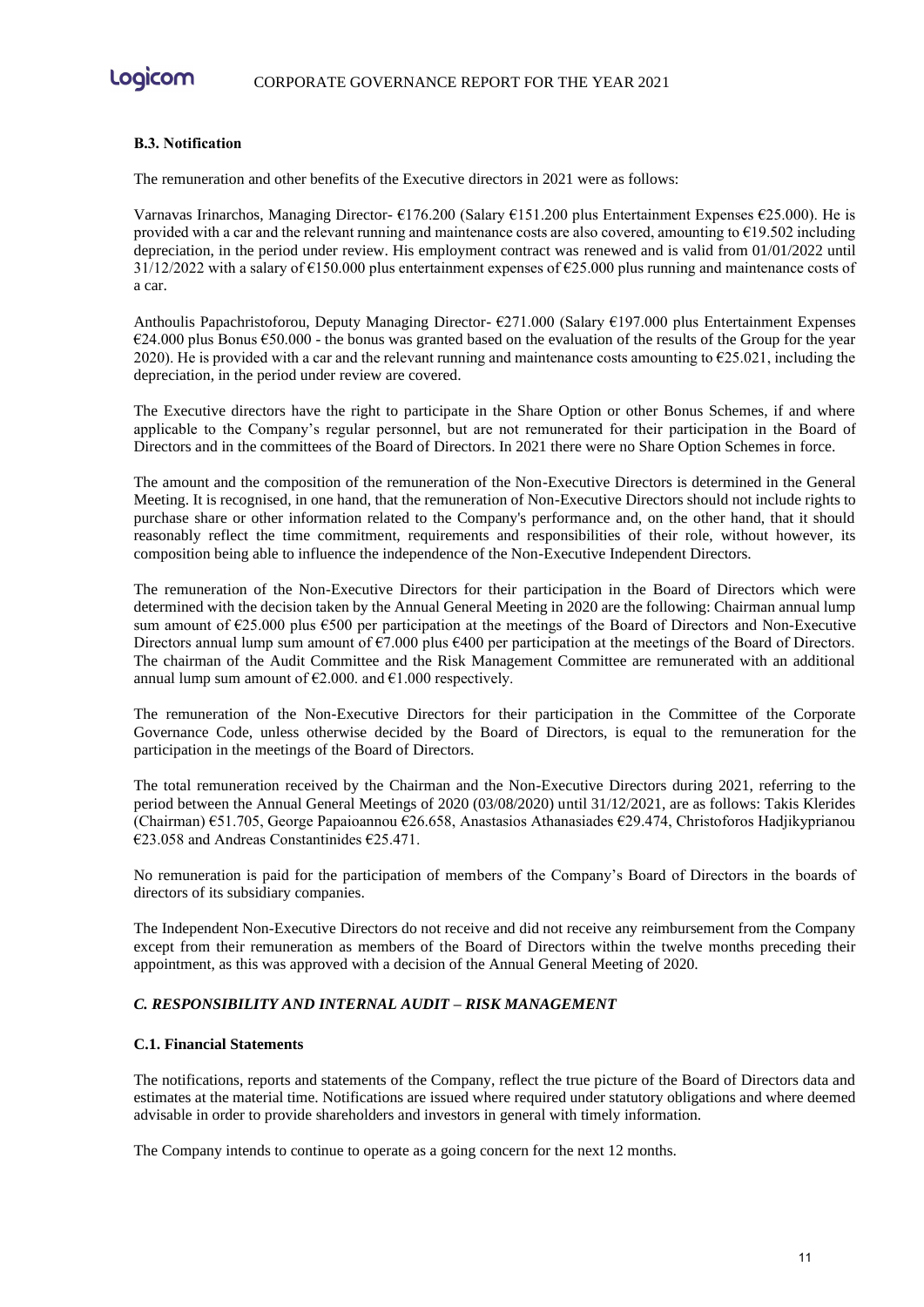

#### **C.2. Internal Control and Risk Management Systems**

The Audit Committee ensures that the Company maintains a sufficient Internal Audit System to guarantee the maximum possible protection of the Shareholders' investments and the Company's assets. The Audit Committee inspects the Internal Audit Systems through the Company's Internal Audit Department and provides assurances to the Board of Directors that their effectiveness is satisfactory.

The internal control services are carried out by the Internal Audit Department, headed by Mr. Rovertos Giousellis, Certified Internal Auditor, member of the Association of Chartered Certified Accountants (ACCA) and the Institution of Certified Public Accountants of Cyprus (ICPAC).

The Company's statutory auditors do not provide internal audit services.

The audit by the Internal Audit Department of the Internal Audit and Risk Management Systems is carried out on a sample basis in accordance with the International Standards of Internal Audit and covers audits of the financial and operating systems, as well as, compliance and management systems that threat the achievement of the Company's objectives.

The Internal Audit Department helps the Group to achieve its objectives by applying a systematic and disciplined methodology in the assessment and improvement of the Risk Management Systems and Internal Control Systems and in the implementation of the Corporate Governance Code by each company.

The Board of Directors has not been informed of any violation of the Laws and Regulations governing the operation of the Cyprus Stock Exchange and the Cyprus Securities and Exchange Commission.

No loans or guarantees have been granted to any Directors (or to any person associated with the same within the first degree or to their spouses or to companies in which they hold more than 20% of the voting rights) of the Company or the Company's subsidiaries either by the Company itself or its subsidiaries or by a company associated with the Company and, with the exception of normal business practice, there are no amounts receivable from a Director or any person associated therewith as stated above.

#### **C.3. Audit Committee, Statutory Auditors and Compliance with the Code – Risk Management Committee**

The Audit Committee comprises three members and its composition is set out in Part I.A.4 of this Report. Its Chairman and two members are Non-Executive, Independent Directors and have no business or any other relationship that could materially affect the exercise of their duties. The Terms of Reference of the Audit Committee are set out in Part I.B.4 with additional reference in paragraph I.B.8.. The Chairman of the audit Committee has experience in Accounting and Audit and is a Qualified Accountant/Auditor. The members of the Committee, as a whole, have sufficient experience in the area in which the Company operates.

In 2021, the Audit Committee held  $10<sup>3</sup>$  meetings and, as per its Terms of Reference, examined, amongst other issues, the issues related to the services of the Auditors, which have been found to be adequate, including their remuneration, which it considers reasonable. The relevant report has been submitted to the Board of Directors.

The statutory auditors and the entities belonging to the same group as the statutory auditors of the company do not provide to the Company any other services which as statutory auditors are not allowed to provide.

The accounting policies and accounting estimates followed are deemed to be satisfactory. The Company has adopted the International Financial Reporting Standards in relation to its business.

There have been no material transactions of the Company or its subsidiaries or associated companies, of any kind, in which the Chief Executive Officer, any senior management executive, secretary, auditor or major shareholder of the Company holding directly or indirectly more than 5% of the Company's issued share capital or voting rights, has any material interest, either directly or indirectly.

12

It is hereby confirmed that the Company has complied with the provisions of the Code.

This Report was drafted with the assistance of the Compliance Officer.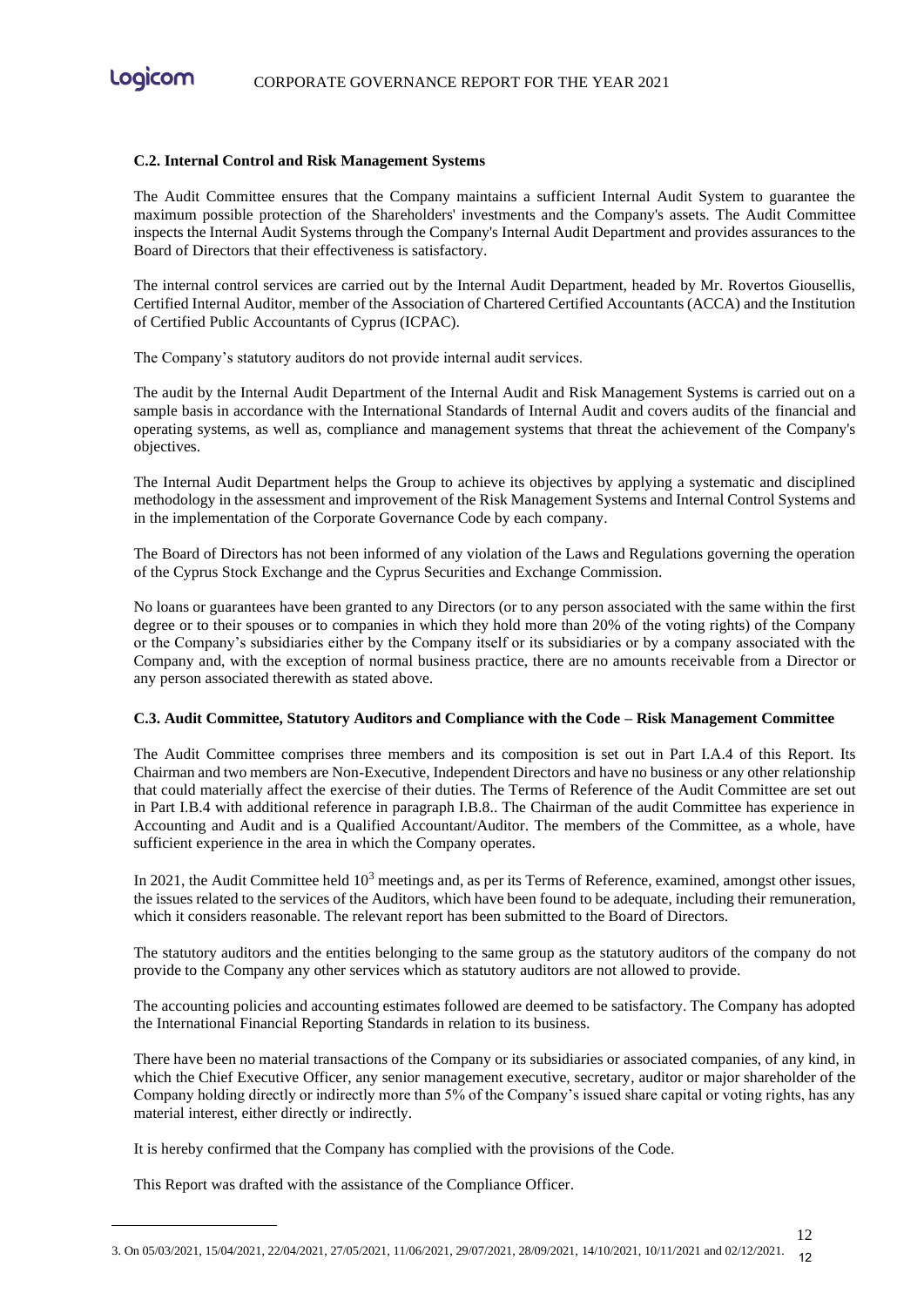#### Logicom CORPORATE GOVERNANCE REPORT FOR THE YEAR 2021

#### Risk Management Committee

The Risk Management Committee comprises five members who are Non-Executive Directors. Its composition is set out in Part I.A.5 of this Report. The Committee's Terms of Reference are set out in Part I.B.5 with additional reference in paragraph Ι.Β.8.

The Risk Management Committee has perused, approved and adopted a Risk Management Manual, prepared by the Company's Internal Auditor, which records in detail, the categories of risks encountered by the Company and the Management's policy and procedures for addressing these risks.

In 2021, the Risk Management Committee held 4 meetings. At the quarterly meetings of the Committee, the Management presented the results of the methods and processes of managing the risks based on the Manual and the Committee confirmed the ongoing effectiveness of the internal risk management system and its continuous development across the range of the Company's operations. The Chairman of the Committee informed the Board of Directors accordingly.